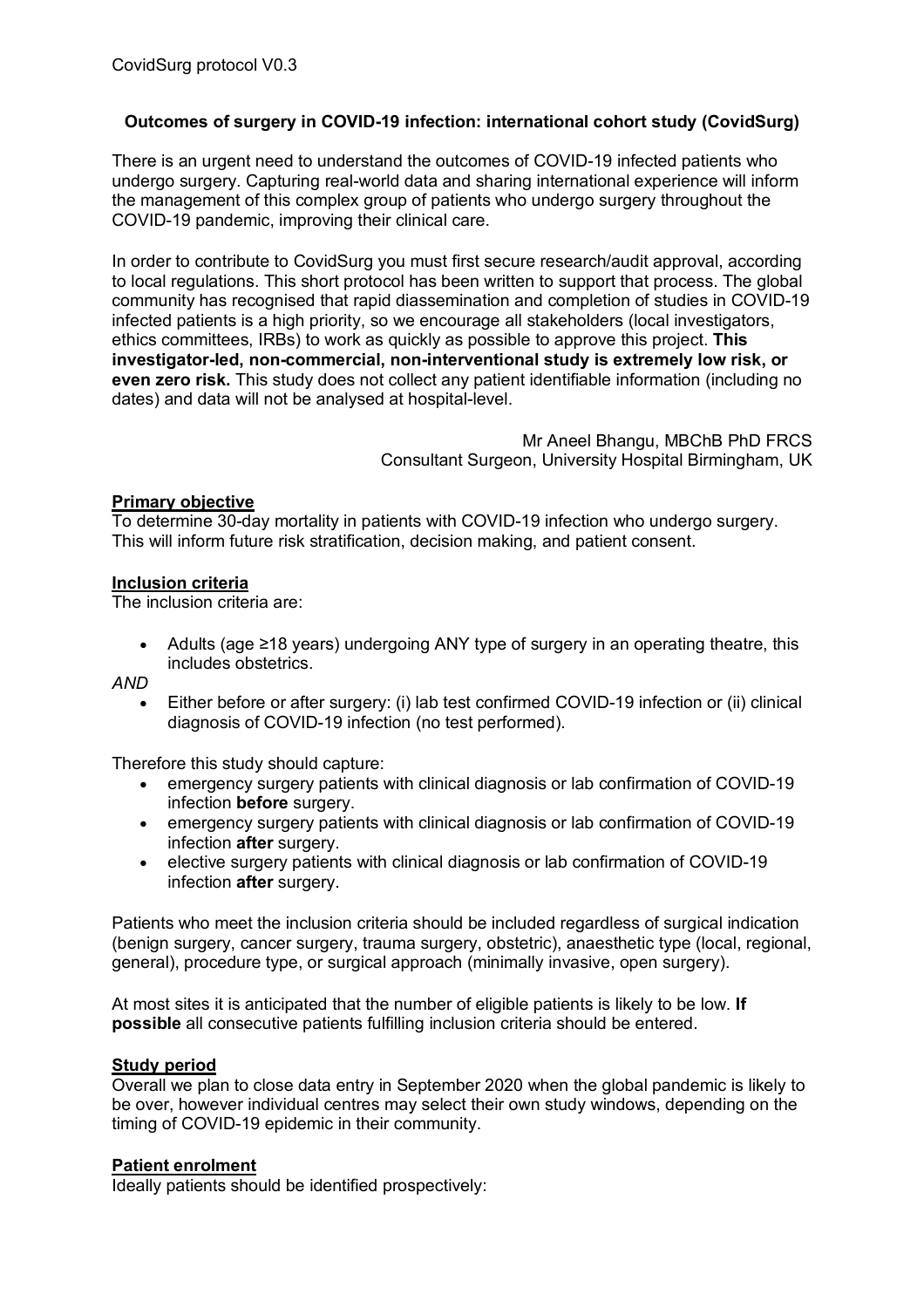- At the time of surgery (patients who had test proven or clinically diagnosed COVID-19 infection before surgery)
- At the time of COVID-19 diagnosis (patients in whom COVID-19 is first suspected after surgery).

However, given the rapid progression of the global pandemic, there may be no further new cases of COVID-19 infection in some hospitals that treated large numbers of COVID-19 earlier in the pandemic. It is important to capture the experience of these centres, therefore **retrospective patient identification and data entry is permitted**.

### **Primary outcome**

• 30-day mortality

### **Secondary outcome**

- 7-day mortality
- 30-day reoperation
- Postoperative ICU admission
- Postoperative respiratory failure
- Postoperative acute respiratory distress syndrome (ARDS)
- Postoperative sepsis

### **Data collection**

Data will be collected and stored online through a secure server running the Research Electronic Data Capture (REDCap) web application. REDCap allows collaborators to enter and store data in a secure system. A designated collaborator at each participating site will be provided with REDCap project server login details, allowing them to securely submit data on to the REDCap system. REDCap has previously been successfully used for a range of other international cohort studies led by the central unit, including the GlobalSurg and ESCP Cohort studies. The REDCap server is managed by the University of Birmingham, UK.

Only anonymised data will be uploaded to the database. **No patient identifiable data will be collected.** Data collected will be on comorbidities, physiological state, treatment/operation, and outcome. No dates (e.g. date of surgery) will be collected.

qSOFA and CURB-65 will be calculated based on the individual data points entered.

### **Local approvals**

The principal investigator at each participating site is responsible for obtaining necessary local approvals (e.g. research ethics committee or institutional review board approvals). Collaborators will be required to confirm that a local approval is in place at the time of uploading each patient record to the study database.

Where an audit approval is needed, this can be either registered as service evaluation, or to benchmark against an auditable standard (e.g. overall mortality after emergency surgery should be  $<15%$ ).

Prior to formal local study approval, collaborators may prospectively collect data on hard copy case report forms, but this should not be uploaded to the REDCap database until approval is confirmed.

## **Analysis**

A detailed statistical analysis plan will be written. Analyses will be overseen by the independent data monitoring committee (DMC). Reports will include description of the primary and secondary outcomes in the cohort. Multivariable modelling will be undertaken to